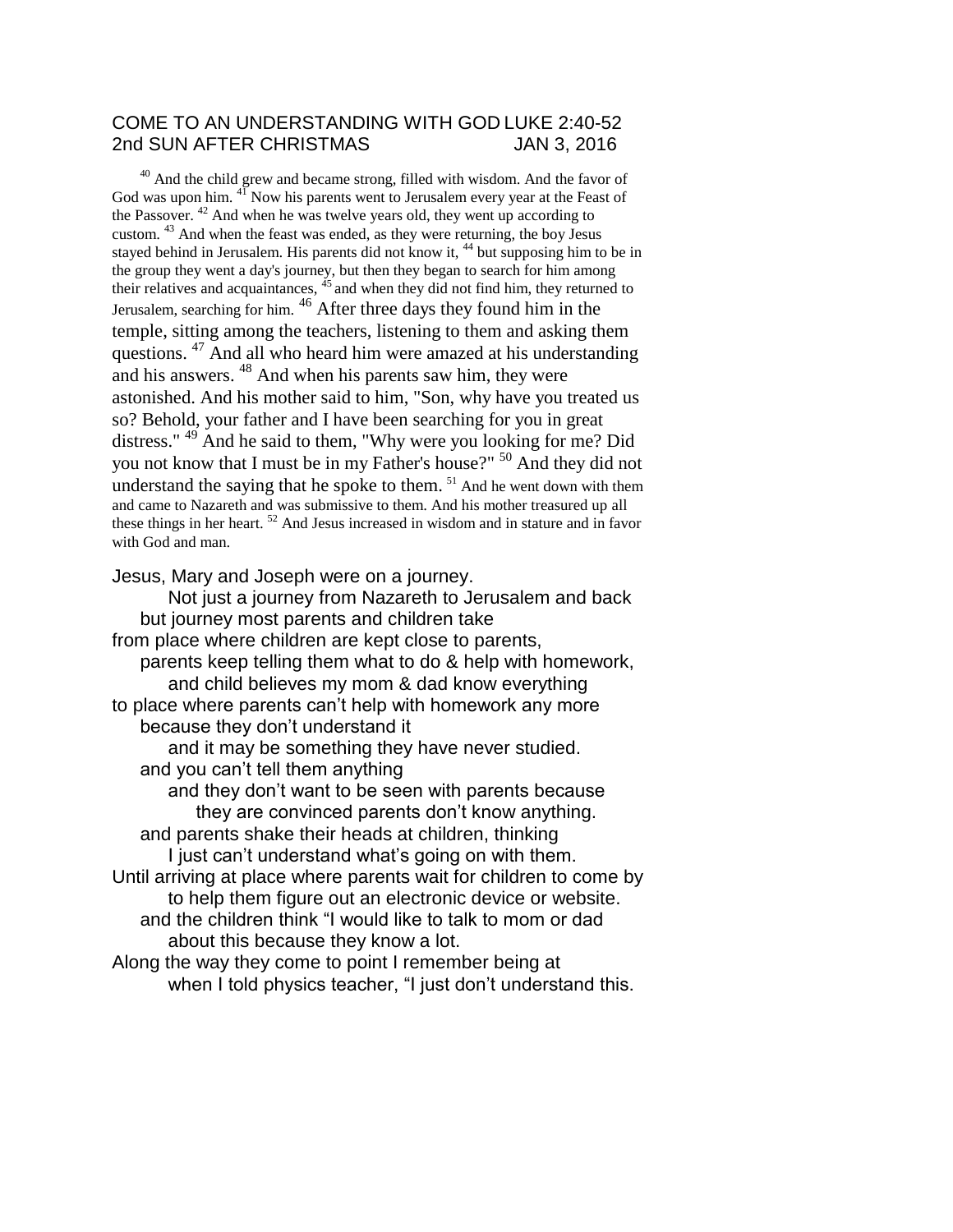And he replied, "good, because you don't learn anything new unless you first don't understand.

This is also journey we need to constantly travel with our heavenly father,

journey toward better understanding.

## WE NEED TO UNDERSTAND GOD'S WAYS FOR US. JESUS CAME TO UNDERSTAND HIS PLACE IN SALVATION. WE COME TO GOD'S HOUSE FOR UNDERSTANDING.

WE NEED TO UNDERSTAND GOD'S WAYS FOR US.

 $43$  And when the feast was ended, as they were returning, the boy Jesus stayed behind in Jerusalem. His parents did not know it, <sup>44</sup> but supposing him to be in the group they went a day's journey, but then they began to search for him among their relatives and acquaintances, <sup>45</sup> and when they did not find him, they returned to Jerusalem, searching for him.

<sup>48</sup> And when his parents saw him, they were astonished. And his mother said to him, "Son, why have you treated us so? Behold, your father and I have been searching for you in great distress." <sup>50</sup> And they did not understand the saying that he spoke to them.

Mary & Joseph were on a familiar path.

They went to Jerusalem every year, familiar with route. They went with group of relatives & friends from Nazareth, were familiar with relationships & routines. Jesus was too. At home he probably went off for day with friends or cousins, came home at supper time, and it seemed natural for him to do that now too. But even familiar path can take unexpected turn when you are not paying attention. Before you know it, everything is bewildering & frightening When Jesus doesn't come for supper, they panic, It takes them another full day to retrace steps. Day after they get back, third day, there he is in temple. Their heads are still spinning. They don't understand why this happened or Jesus' explanation or anything. All of this happens during celebration of Passover, annual reminder that God called Israel on journey, starting with strange things, plagues, unleavened bread, blood splashed on doorframes, walking through sea, journey on unmarked path to place they had never been.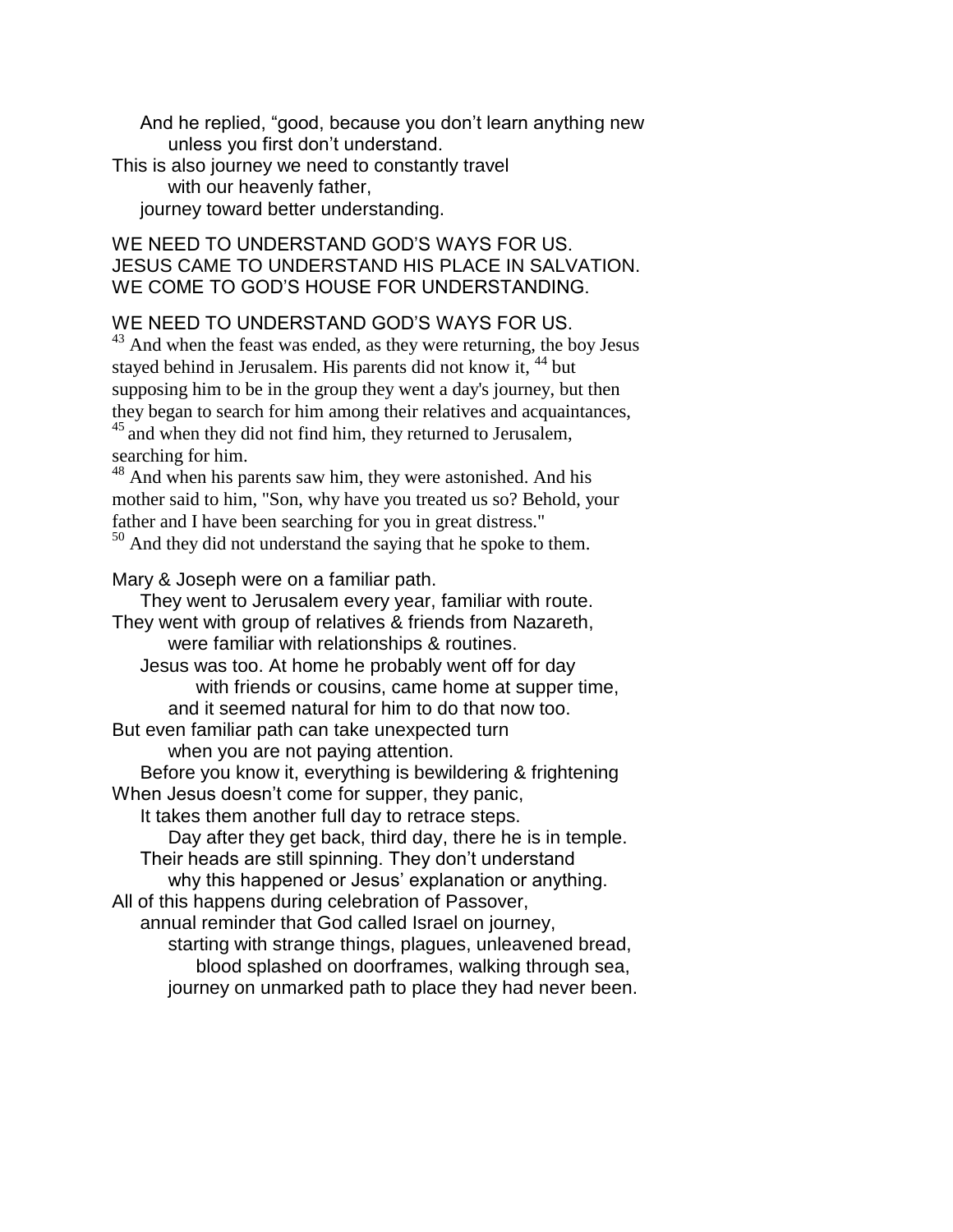Journey on which they did not know the way except that God was with them, leading them. Journey that would finally end in the promised land. God has called us on this journey as well. We also are part of a group, a church family. Greek word for group in v. 44 is "synod" means a group traveling together. As we go along, we can get used to familiar things, which we may have known from childhood, familiar people, words, hymns, routines. Familiar can be good except that we may not pay attention to what things really mean, what we are really saying. so we don't realize how much we don't understand. And we can be distracted, like people driving while talking or texting on a phone, and before we know it, the unexpected happens, we turn a corner and life throws a surprise in our way. There is an accident, sickness, loss of job, loss of loved one. We had assumed Jesus was with us as we went our way but now it has gotten dark & we don't know where he is. It can be frightening & confusing. It seems we don't really know or understand things we assumed we did. We struggle to remember what God said, what we said, what we were doing and what it meant.

Text reminds us it is time to go back, go back and find Jesus.

## JESUS CAME TO UNDERSTAND HIS PLACE IN SALVATION.

<sup>46</sup> After three days they found him in the temple, sitting among the teachers, listening to them and asking them questions.  $47$  And all who heard him were amazed at his understanding and his answers. <sup>49</sup> And he said to them, "Why were you looking for me? Did you not

know that I must be in my Father's house?"

<sup>51</sup> And he went down with them and came to Nazareth and was submissive to them. And his mother treasured up all these things in her heart. <sup>52</sup> And Jesus increased in wisdom and in stature and in favor with God and man.

Although Mary may have doubted it at times like this,

I think Jesus' parents trained him well,

sent him to synagogue school & helped with his homework. and he was star pupil at bar-mitzvah, completed at age 12.

which meant now he was a grown man.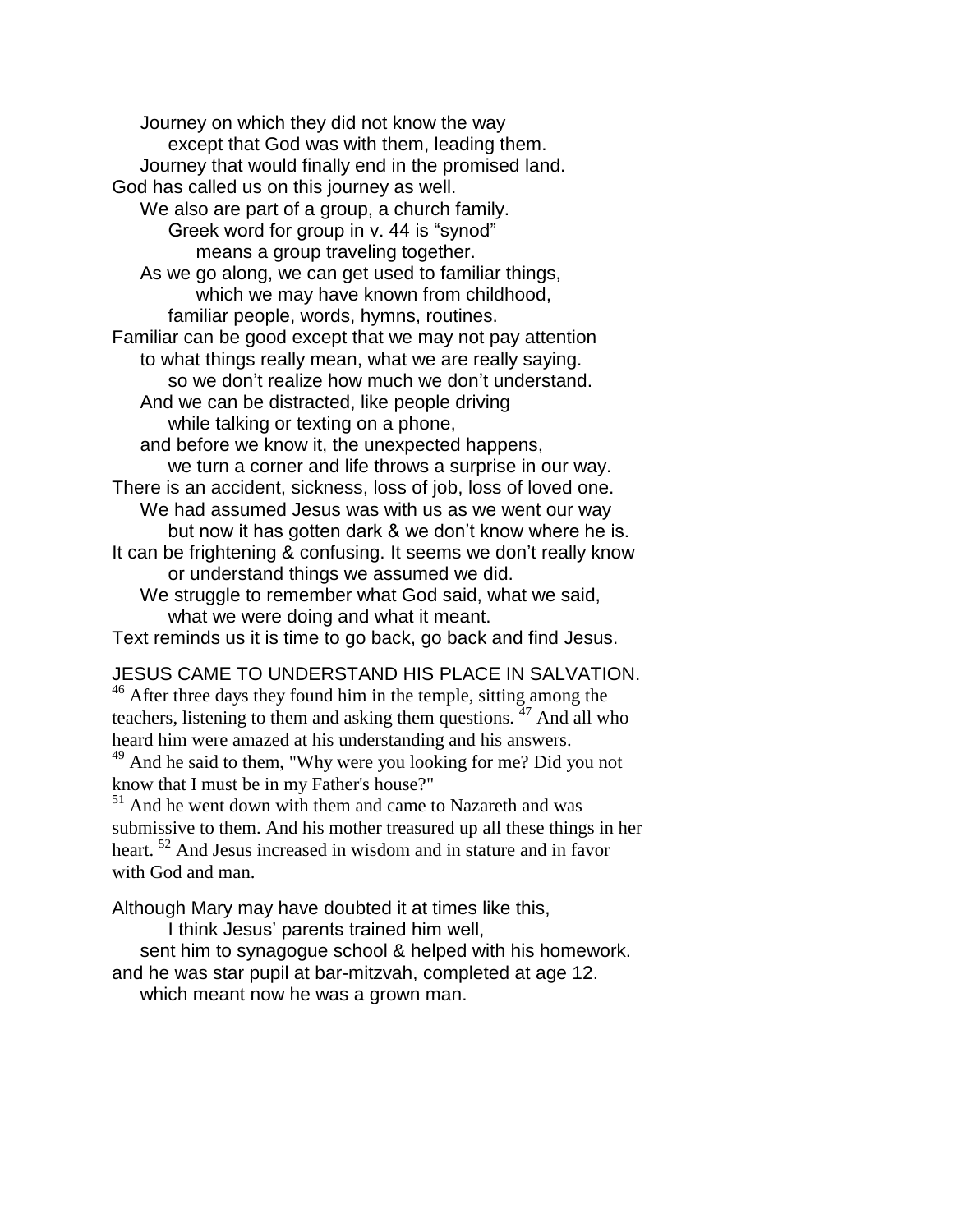He was an amazing boy, amazing teachers in temple & parents. But along the way he had discovered something that may have amazed him at first, which he later explained to disciples was in plain sight but they didn't see until he pointed it out: that the whole scriptures, all the writings about kings & shepherds & sacrifices & priests & prophets, was all about him. It all pointed to him as the messiah. Luke doesn't tell us what Jesus was discussing with teachers in temple when his parents found him. But he did tell us it was Passover. Wouldn't that be topic: the need to be set free by God's miraculous power, the lamb whose blood saved children from death, the miraculous bread that came down from heaven. passing through water of sea that drowned enemies. All of this shows that God's way to life is through death. His way of salvation is through suffering of substitute. Jesus understood who his real Father was, so he understood what he had to do and where he had to be. His place was the temple, the place of sacrifice. His place was under the law, to fulfill it perfectly, and so his role was submission, including submission to his parents, so he went home with them. But he too would return to the temple every Passover until the Passover when he was the sacrifice, the perfect lamb who's blood saves all from death. So, when we don't see Jesus with us, in times of difficult duties, struggle and stress, in times of suffering and loss, fear and death, this is exactly when Jesus is with us. We discover this when we look for him where he is to be found.

## WE COME TO GOD'S HOUSE FOR UNDERSTANDING.

<sup>41</sup> Now his parents went to Jerusalem every year at the Feast of the Passover. <sup>42</sup> And when he was twelve years old, they went up according to custom.

<sup>46</sup> After three days they found him in the temple, sitting among the teachers, listening to them and asking them questions.

<sup>49</sup> And he said to them, "Why were you looking for me? Did you not know that I must be in my Father's house?"

And his mother treasured up all these things in her heart.